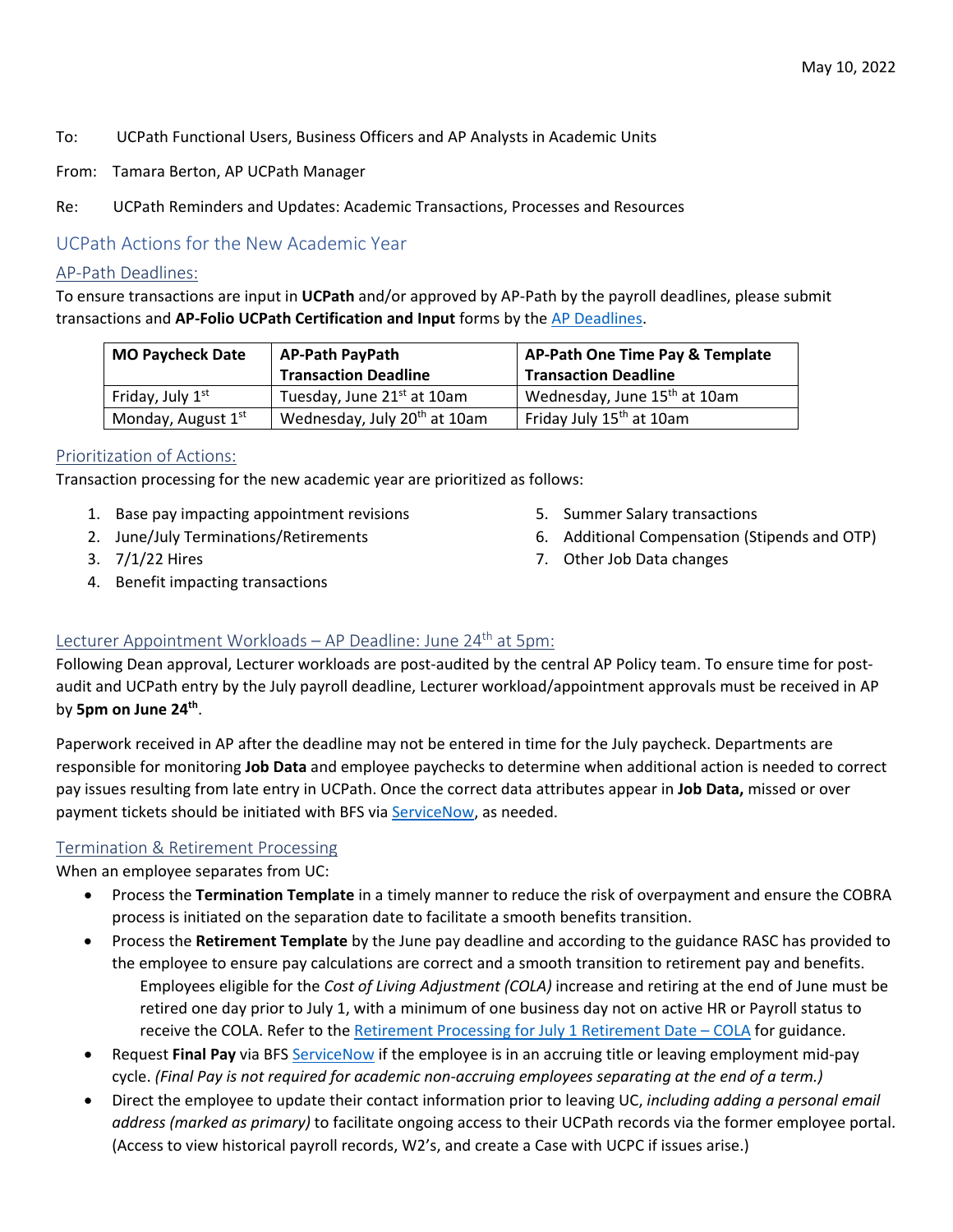• Provide the employee with the UCOP link on how to set up former employee portal access <https://ucnet.universityofcalifornia.edu/compensation-and-benefits/ucpath-former-employees.html>

## Requesting/Hiring into Emeritus

For retiring faculty eligible for Emeritus status:

- Request an Emeritus position via the [AP Folio](https://ap.ucsb.edu/) UCPath Certification and Input Request form.
- Upon receipt of the new position number, follow the steps in the [Job Aid: Emeriti Processing for July 1](https://sp.ucop.edu/sites/ucpathhelp/LocationUsers/LOCjobaids/UCPC_PHCMWFAL250JA_Emeritus_D2Rev00.pdf)  [Retirement Date](https://sp.ucop.edu/sites/ucpathhelp/LocationUsers/LOCjobaids/UCPC_PHCMWFAL250JA_Emeritus_D2Rev00.pdf) UPK.

#### Merit and Promotion Entry into UCPath

Merit and promotion outcomes for academic employees are entered centrally via batch uploads during June and July. Departments should review **Job Data** prior to July payroll deadline to confirm data points are correct; if issues are identified, email [ap-path@ucsb.edu.](mailto:ap-path@ucsb.edu) *Note: Late decisions (finalized after 7/20/22) entered into UCPath after the July payroll deadline will be paid automatically on the next on-cycle check following UCPath entry via the Retro-module.* 

## Unit 18 – 9/12 Appointment Averaging

Under the new IX contract, the FTE input into UCPath for 9/12 AY lecturer appointments must reflect the yearly average of the appointment workload. FTE will no longer be entered based on quarter by quarter workload fluctuations. When reviewing appointment setup in UCPath, validate that the FTE effective 7/1/22 through 6/30/23 aligns with the overall average on the appointment approvals. *Note: process changes to address how FTE averaging impacts midyear modifications/early end of appointments are still under review. Guidance will be provided as new practices are identified.*

## AB119 Compliance: Work Location and Reports To in UCPath

Departments are responsible for maintaining accurate and up to date **Location**, **Cubicle** and **Reports To** information on all represented employees in UCPath to ensure compliance with AB119. Under SB270, noncompliance can result in significant monetary penalties against the University under. Guidance on updating UCPath records is on the AP website [\(https://ap.ucsb.edu/resources.for.department.analysts/ucpath/maintaining.location.cubicle.in.ucpath.pdf\)](https://ap.ucsb.edu/resources.for.department.analysts/ucpath/maintaining.location.cubicle.in.ucpath.pdf) and the UCSB UCPath website [\(https://www.ucpath.ucsb.edu/ab-119-work-location-update-guide-represented-employee\)](https://www.ucpath.ucsb.edu/ab-119-work-location-update-guide-represented-employee).

## End Date Monitoring

Departments are responsible for monitoring appointments with upcoming end dates and taking appropriate action to extend continuing appointments, terminate ending appointments, or apply Short Work Break (SWB). Proactive action is necessary to avoid unintended impacts such as erroneous termination, missed-/over-payments, loss of benefits, or system access interruptions. Refer to the **[End Date Monitoring](https://ap.ucsb.edu/resources.for.department.analysts/ucpath/end.date.monitoring.pdf)** job aid in the *Resources for Department Analysts>UCPath* section of the AP website for additional guidance.

## End Job Automatically Checkbox

Departments are able to select the **End Job Automatically** checkbox in the original **Hire** transaction for academic employees. When selected, the position will auto-terminate as of the end date of the appointment. Use of this checkbox does not collect important separation reasons necessary for reporting purposes and in determining eligibility for unemployment benefits; can create delays in Final Pay processing; and if not properly monitored, can lead to erroneous termination resulting in unintended employee pay and benefit impacts.

To avoid unintended impacts, the **End Job Automatically** checkbox should only be used in specific scenarios:

- Academic Student Employees where the appointment is ending.
- Temporary academic term appointments (e.g. Augmentations, Supplemental assignments)
- Visiting appointments
- Summer Compensation jobs
- Release to Grant Research title appointments

In order to collect the most accurate separation reason information and avoid erroneous terminations, all other population separations should be processed as a **Termination** (voluntary or involuntary) or **Retirement** template.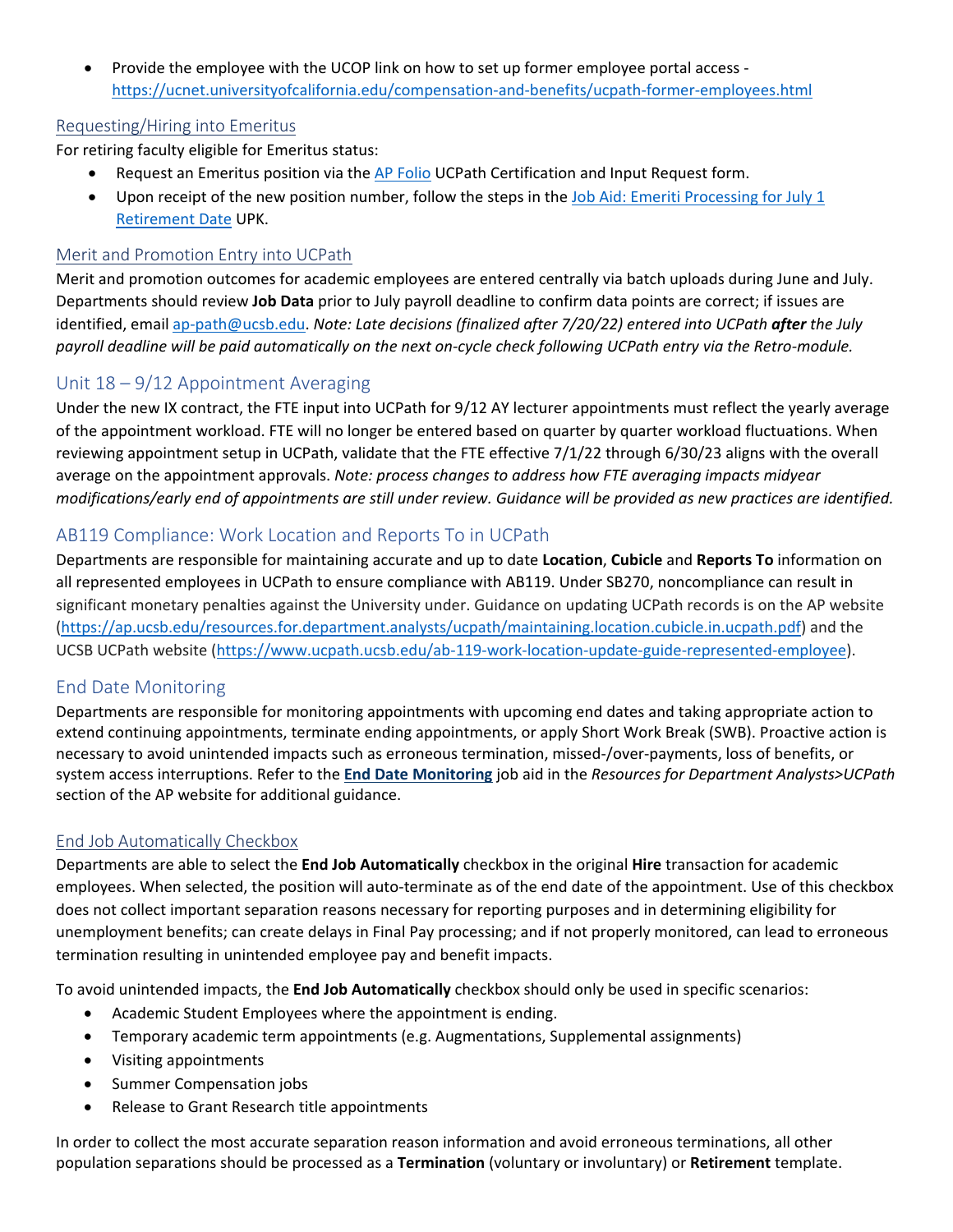#### Auto-Termination Box Process Change Effective 6/1/22:

- Hire templates that include the auto-termination box checked that **do not** fall into the above categories will be denied with instruction to resubmit the template without the box checked.
- Departments must proactively process **Termination** templates with the **Reason Code** that best aligns with the separation reason. (See [Template Transactions – Action Reason Codes and Descriptions](https://sp.ucop.edu/sites/ucpathhelp/LocationUsers/LOCplayer/index.html?Guid=8228d3f5-6859-4c86-a180-54428e7346b5) for **Reason Code** details.)

*Note: As reappointments and modifications are processed, the checkbox will be removed on existing records that do not fall into the above listed scenarios. Departments can also request the check be removed via the UCPath Certification and Input Request form on [AP Folio.](https://ap.ucsb.edu/)* 

## Short Work Break

Short Work Break (SWB) changes an employee's Payroll Status to *Inactive* to stop pay during a break period while keeping their HR Status as *Active*. This allows departments to avoid terminating and rehiring when the eligible employee is expected to return to work within a certain period of time; this also allows benefit eligible employees to continue on UC benefits with direct billing through UCPC. Refer to the *[Short Work Break Matrix](https://ap.ucsb.edu/resources.for.department.analysts/ucpath/short.work.break.matrix.pdf)* to determine eligibility.

#### Academic Student Employees:

Use SWB to place a position on hold through the summer when a student employee is expected to return to a position in the fall. This will allow the employee to easily return the student to work, and allows Summer Session and other departments to hire these students into summer positions using the **Concurrent Hire** function. If the student does not return to the department position in the fall, initiate a **Termination** template to end the job.

#### Lecturers:

Use SWB for 9/9 Lecturer appointments during summer months to stop pay from being issued. Departments must submit SWB requests via the [AP Folio](https://ap.ucsb.edu/) UCPath Certification and Input form. SWB may also be applied for non-working quarters or to mitigate certain pay impacts. Please see the [SWB: Lecturer Best Practices Job Aid](https://ap.ucsb.edu/resources.for.department.analysts/ucpath/short.work.break.lecturer.best.practices.pdf) for detailed guidance.

## Summer Salary

The *Additional Compensation* training and workshop classes presented by Academic Personnel provide detailed information on Summer Salary processes and practices; department analysts responsible for processing Summer Salary should refer to the [recorded sessions](https://ap.ucsb.edu/training.and.workshops/staff.training.materials/) as well as the following resources for guidance:

- Detailed UCPath Job Aids, including the **Action Steps** document with links to all available resources by category, can be found at [ap.ucsb.edu](https://ap.ucsb.edu/) > Resources for Department Analysts >Summer Research Additional Compensation Tool Kit.<https://ap.ucsb.edu/resources.for.department.analysts/ucpath/>
- Questions related to the management of summer compensation may be directed as follows:
	- o Policy and procedure: Mira Lázaro [Mira.Lazaro@ap.ucsb.edu,](mailto:Mira.Lazaro@ap.ucsb.edu) or Lia Cabello [lia.cabello@ucsb.edu](mailto:lia.cabello@ucsb.edu)
	- o UCPath processing: [AP-Path@ucsb.edu](mailto:AP-Path@ucsb.edu)
	- o Funding Entry: [BFS ServiceNow](https://ucsb.service-now.com/global)

## Administrative Stipends

All EVC approved administrative appointments and stipends are provided directly to the AP-Path team for processing, including Position, Hire/Termination & Additional Compensation actions. Detailed information on the stipend process and how to review information in UCPath can be found on the AP website under Resources for Department Analysts > UCPath - <https://ap.ucsb.edu/resources.for.department.analysts/ucpath/academic.stipends.in.UCPath.pdf>

Departments are responsible for the following actions related to Administrative Stipends:

- Managing funding entry
- Verifying Additional Pay data is correct, and notifying AP-Path of any issues
- Following up on any pay issues with BFS, as needed